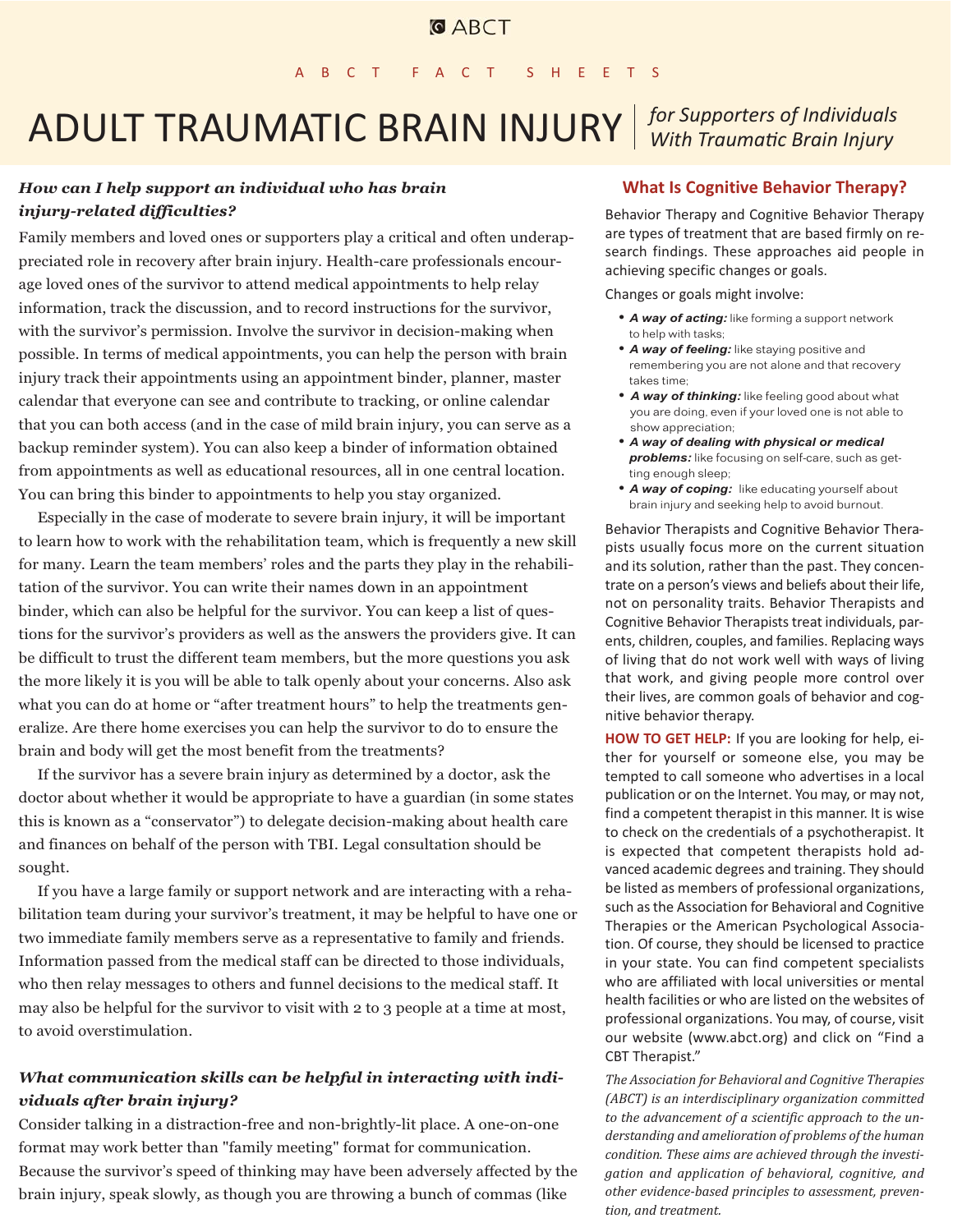bullet points) into your sentences. Avoid multipart questions. Pause to check for understanding (survivor can summarize in his/her own key words). Use "key words" that summarize the message. Remind the person that he or she can write down information you are providing in a calendar/notebook during the conversation. The survivor can learn that he or she will attend where his or her eyes are orienting and can use this as a cue to stay "on track" and maintain eye contact as time post-injury progresses. Remember that the brain injury survivor has brain-based difficulties with memory and attention and it is most likely that they are not intentionally tuning you out. Try to assist the brain injury survivor to break complex tasks into a series of simpler tasks. While walking with the person, point out landmarks: these may may later serve as reminders of paths to places.

It may be helpful to rely on professionals to explain their rationale for instructions to the survivor so that everyone knows where any restrictions in activities came from. This conversation can be recorded or written with the therapist's and survivor's permission. Written guidelines can also provide cueing in the case of memory problems.

If you were or are significantly involved with the person with brain injury, rehabilitation providers want to gather information from you and to involve you in care. Communicate with providers and attend appointments to the extent possible. This can help prevent miscommunication later.

Consider the impact of communications on the recovery and coping of the person with brain injury. Some families have found it helpful to discuss concerns individually with providers both separately and together from the person with TBI. Consider whether all who want to be involved in the life of the person with brain injury but who disagree can come together for a common good.

#### *How do I prevent burnout as a caregiver?*

Learn about how TBI will impact your loved one, because knowing what to expect can lower your stress level. Knowing about TBI and the symptoms it causes for your loved one can also help you understand when symptoms such as irritability are due to TBI. The ABCT fact sheet on TBI for brain injury survivors may be of help.

Ask for help (for example, asking a neighbor to run an errand for you). Do not try to do everything all on your own; you will need a list of support people willing to help you with tasks. You can draw on this list in a time of stress. Be aware that sometimes respite care is available, where another appropriately trained individual can come into the home and assist or provide caregiving for you so that you can take a break. You can find more out about this in the resources section below. You may be able to take time off from work under the Family and Medical Leave Act.

Don't forget to focus on your own self-care, too. Have an outlet for your stress. You need some time to yourself.

Remember that being strong or being a good caregiver doesn't mean taking responsibility for everything around you and completing everything on your own.

Accept offers of help from others. Caregivers who get help (in the form of counseling or talking with a trusted friend or religious or community leader) are less likely to burn out.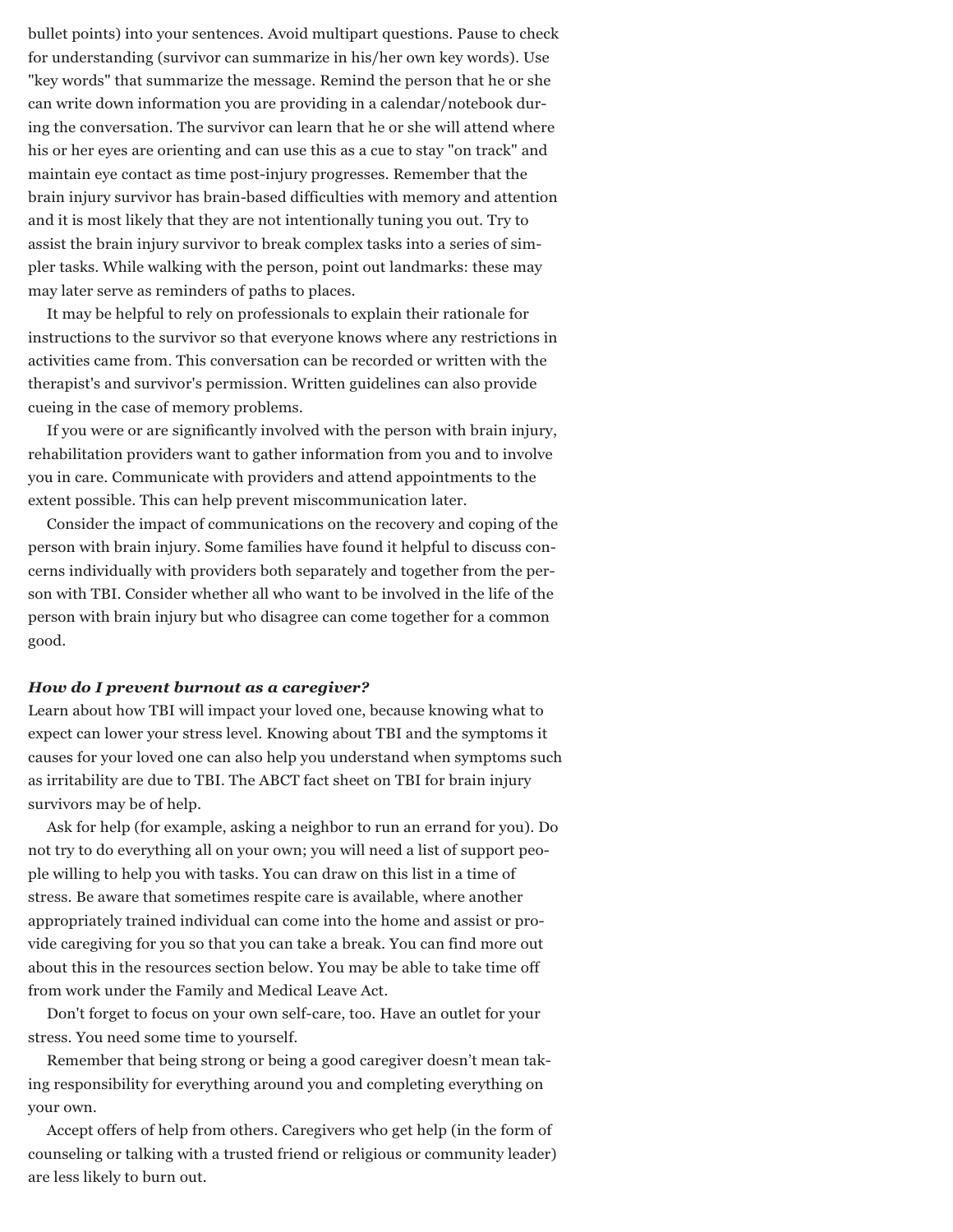Stay positive, taking one day at a time. Even if your loved one is unable to show appreciation, you can choose to feel good about the job that you are doing. Focus on what you can control. Set priorities. Make a list and start with the most important; if you can, let some things go for now. Keep a journal of the progress you have made and milestones. Even if you are unable to restore your loved one to how they were before the injury, you can provide a safe and loving environment for that person.

If your loved one is expected to have difficulties that may be lifelong, recognize that you are probably going through a grieving process. It is completely normal to feel denial, anger, depression, and guilt for not having been able to protect your loved one. It is also completely normal to be unsure where to begin. There is no wrong door to walk through in beginning to seek help. The Internet can help open the door to what resources are available, but you have to walk through it.

Some excellent self-help materials for caregivers are available. Caregiver tips are available at brainline.org. Also check out the Mayo Clinic's guide entitled "Understanding Brain Injury: A Guide for the Family," available at http://www.mayo.edu/pmts/mc1200-mc1299/mc1298-01.pdf. Niemeyer and Karol's *Overcoming Grief and Loss after Brain Injury* (2010; Oxford) is an excellent resource. Another book some partners of survivors find helpful is *The Stranger in Our Marriage: A Partner's Guide to Navigating Traumatic Brain Injury*, by Dr. Colleen Morgan (2010, Peppertree).

Of benefit for both military veterans and nonveterans alike, there is a free guide called "Taking Care of Yourself While Caring for Others," and other similar booklets, which are available through the Defense and Veterans Brain Injury Center's website at http://www.dvbic.org/material/taking-care-yourself-while-caring-others. See the family caregiver curriculum for families of individuals with TBI at http://www.dvbic.org/family-caregiver-curriculum. There are also some very helpful tips for preventing caregiver burnout available at http://caregiver.va.gov.

#### *What treatment can my loved one receive for brain injury?*

There are a variety of treatment and rehabilitation programs that may help your loved one. This will strongly depend on how severe the doctors say the injury is, and on what the survivor's day-to-day functioning is now. Typically, complete cognitive and physical rest, including plenty of sleep, is initially recommended for several days after the injury. After that, people with moderate to severe injuries can participate in rehabilitation during the weeks immediately following the injury, where they receive treatment from a variety of specialists over a shorter period of time. This is usually the most intensive part of treatment. After this program is completed, some people live in transitional living programs, which are nonmedical residential programs that teach skills for community living. Others participate in day treatment programs, where rehabilitation is provided during the day so the person can return home at night. Long-term care and supervised living programs are residential facilities that provide care and rehabilitation to people with TBI who are unable to live independently.

For people with mild brain injury who are more independent but whose symptoms have not resolved, services can be provided through the outpatient setting (a routine medical appointment). Speech pathologists and rehabilitation psychologists or neuropsychologists can sometimes provide cognitive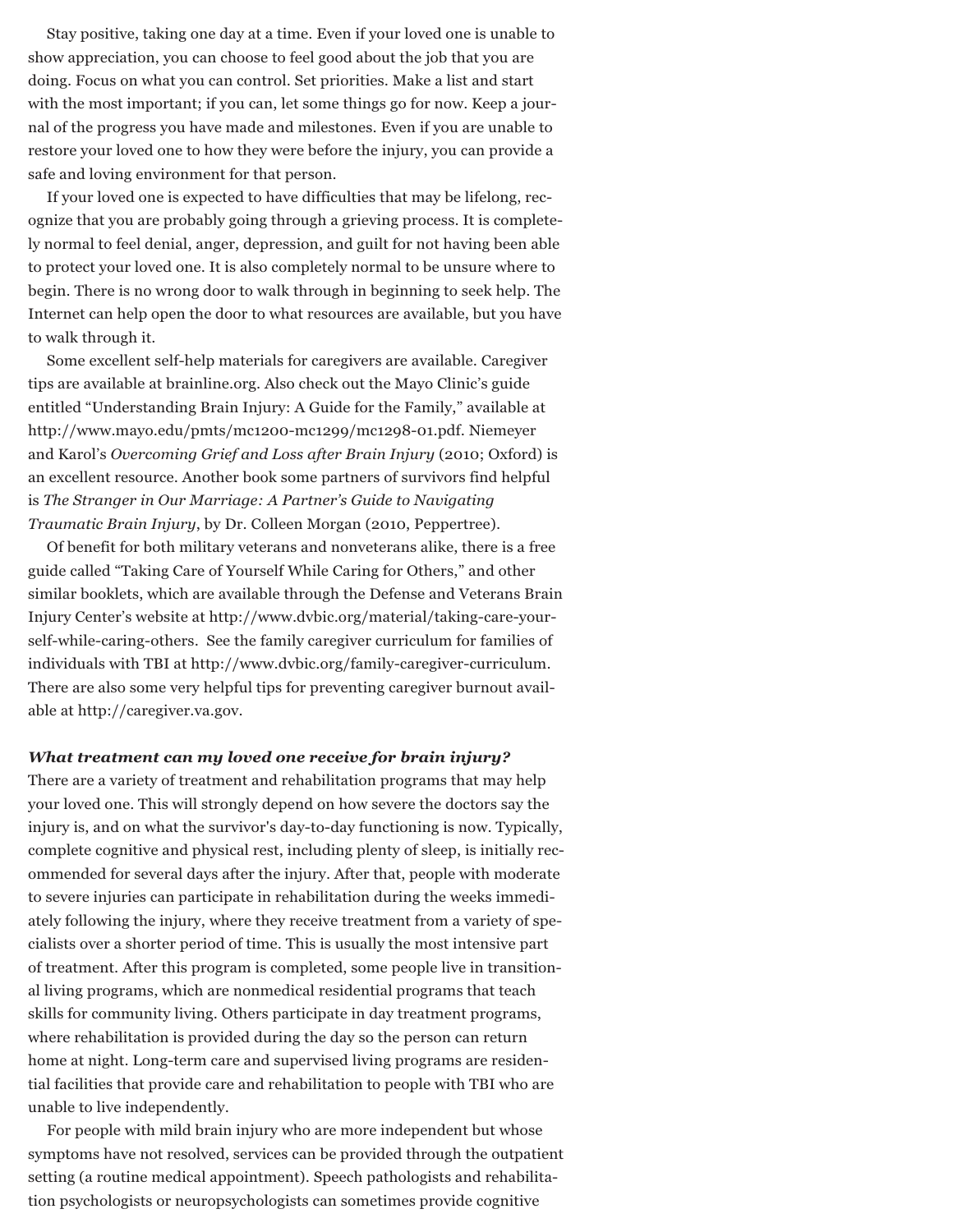rehabilitation, a form of treatment that focuses on helping people develop strategies to compensate for changes in memory and thinking. Clinical psychologists (especially rehabilitation psychologists or neuropsychologists) will frequently work with people with brain injuries to help the survivor and their support system understand and adjust to a new medical situation and changes in abilities.

Neuropsychological assessment is a type of evaluation used for treatment planning. This type of assessment is conducted by a neuropsychologist, who has advanced training in the relationship between brain functioning and behavior. Neuropsychologists frequently help individuals with brain injury, their support system, and other health-care providers to understand the severity of the injury, strengths and weaknesses, prognosis (that is, whether one's functioning is expected to return to pre-injury levels or not), applications of the results for daily functioning, and treatment planning for medical care. The assessment provides direction for vocational and educational choices or accommodations, the type and intensity of treatment needed, as well as safety guidance for day to day living.

#### *What are my other resources for getting support?*

For those who are affected by brain injury, please remember that you are not alone and that there are so many resources and strategies to understand and compensate for brain injury. Neighbors and members of community or religious organizations you belong to are often good sources of support. If you can enumerate the needs of the survivor and support network, people can offer to fill in the gaps.

You can also talk with the brain injury survivor's primary care doctor, a social worker, or a local area agency about options for respite care, which provides short-term relief to those who are caring for family members.

The Brain Injury Association of America (http://www.biausa.org) has state chapters that can provide local referral resources for treatment facilities, respite care, transportation, care coordination, support groups, educational materials, and providers who can help. Also, frequently the regional neuropsychological society has an online roster of neuropsychologists who specialize in assessment and treatment.

If your loved one is a military veteran, you can call VA's caregiver support line at 1-855-260-3274, or visit their webpage at http://caregiver.va.gov for further information. A useful fact sheet entitled "Traumatic Brain Injury: A Focus on Family and Caregivers" is available at http://www.polytrauma.va. gov/downloads/VA\_TBI\_Caregiver\_Factsheet.pdf. Caregivers play a critical role in the recovery of individuals with moderate to severe TBI, and the VA supports a family caregiver program which applies to caregivers of individuals with TBI (http://www.caregiver.va.gov). This program can provide a stipend, training for caregivers, support via telephone or in-person meetings, in-home skilled nursing, respite care, and a variety of other services for those determined eligible. The Department of Defense and Department of Veterans Affairs use the Defense and Veterans Brain Injury Center (DVBIC) as their clearinghouse for patient and family educational materials about TBI. DVBIC can help people connect with case management, which can help individuals get resources they need for day-to-day living. Their web address is http://www.dvbic.org.